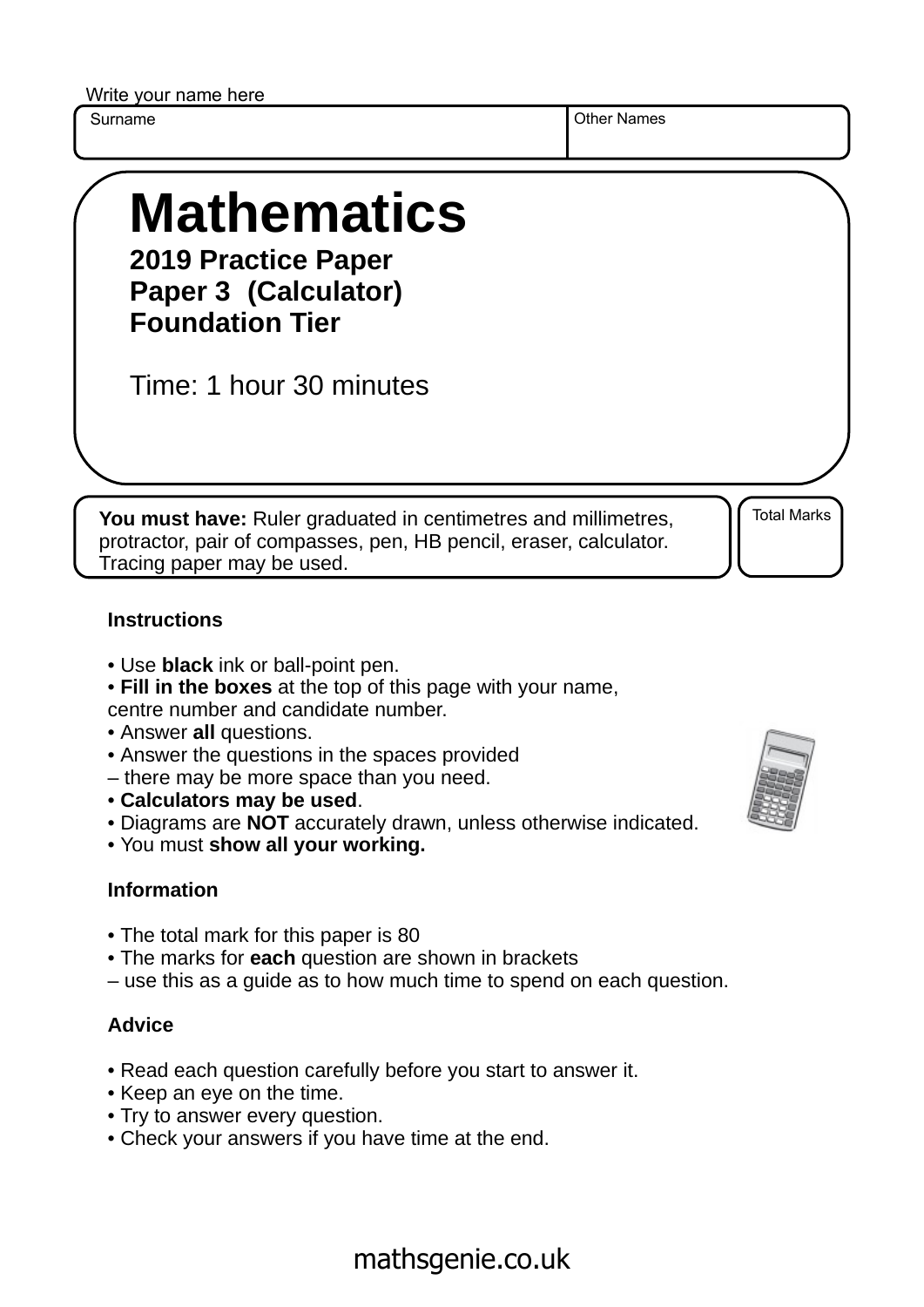| 1                | Write 6461 correct to the nearest hundred                             |                                  |
|------------------|-----------------------------------------------------------------------|----------------------------------|
|                  |                                                                       |                                  |
|                  |                                                                       |                                  |
|                  |                                                                       |                                  |
|                  |                                                                       |                                  |
|                  |                                                                       |                                  |
|                  |                                                                       | (Total for question 1 is 1 mark) |
|                  |                                                                       |                                  |
| $\boldsymbol{2}$ | Work out $\frac{1}{7}$ of 84                                          |                                  |
|                  |                                                                       |                                  |
|                  |                                                                       |                                  |
|                  |                                                                       |                                  |
|                  |                                                                       |                                  |
|                  |                                                                       |                                  |
|                  |                                                                       | (Total for question 2 is 1 mark) |
| 3                | Work out 10% of £95                                                   |                                  |
|                  |                                                                       |                                  |
|                  |                                                                       |                                  |
|                  |                                                                       |                                  |
|                  |                                                                       |                                  |
|                  |                                                                       | $f$                              |
|                  |                                                                       |                                  |
|                  |                                                                       | (Total for question 3 is 1 mark) |
|                  |                                                                       |                                  |
| 4                | One night the temperature in Paris was $-6$ °C.                       |                                  |
|                  | The temperature in Moscow was 4°C less than the temperature in Paris. |                                  |
|                  | What was the temperature at Moscow?                                   |                                  |
|                  |                                                                       |                                  |
|                  |                                                                       |                                  |
|                  |                                                                       |                                  |
|                  |                                                                       |                                  |
|                  |                                                                       | $\rm ^{\circ}C$<br>.             |
|                  |                                                                       | (Total for question 4 is 1 mark) |
|                  |                                                                       |                                  |
| 5                | Change 3.5 metres into centimetres                                    |                                  |
|                  |                                                                       |                                  |
|                  |                                                                       |                                  |
|                  |                                                                       |                                  |
|                  |                                                                       |                                  |
|                  |                                                                       |                                  |
|                  |                                                                       |                                  |
|                  |                                                                       | (Total for question 5 is 1 mark) |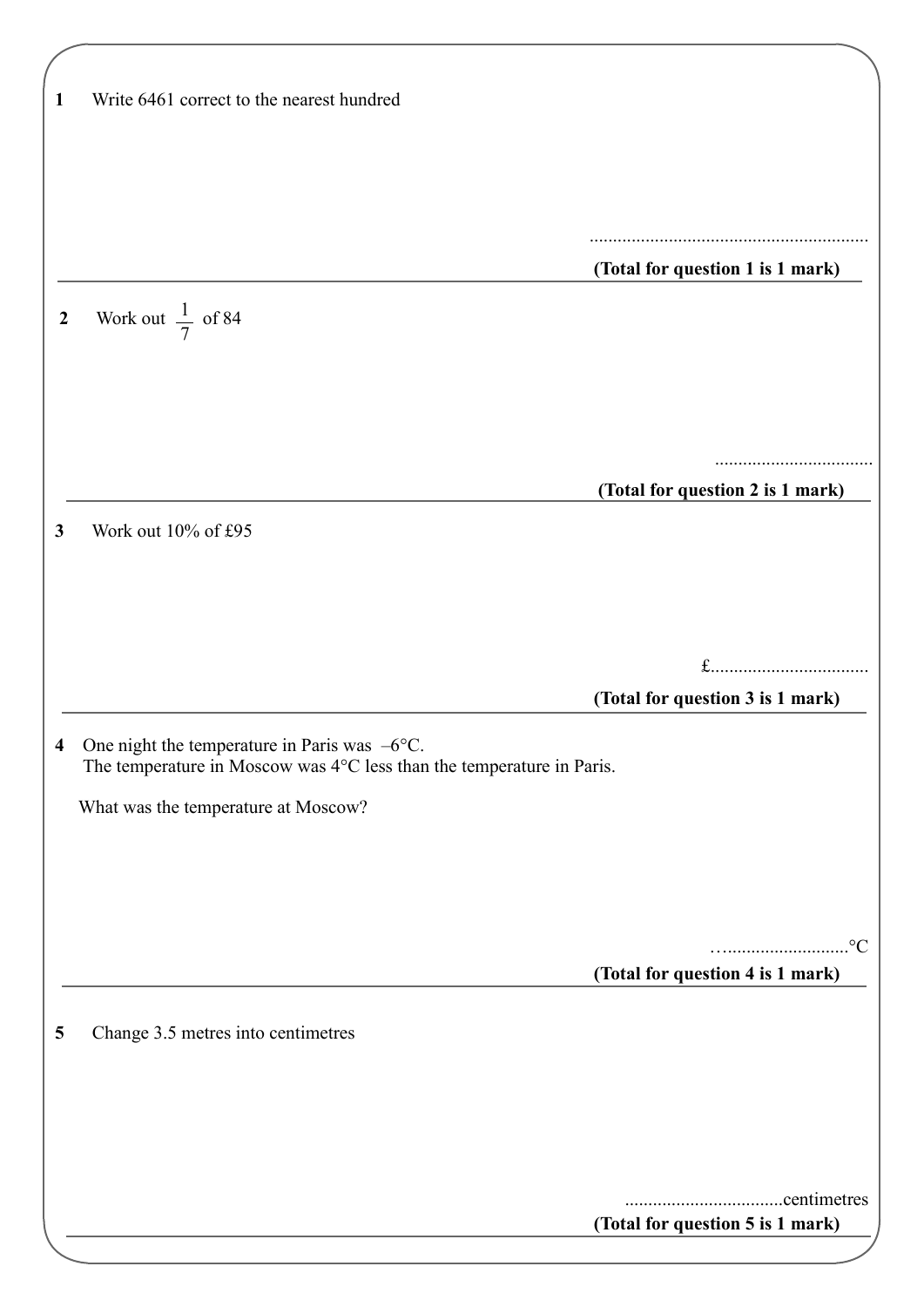| A shape is made from a triangle and a rectangle.      |
|-------------------------------------------------------|
|                                                       |
|                                                       |
| $8 \text{ cm}$                                        |
| $13 \text{ cm}$                                       |
|                                                       |
| $8 \text{ cm}$                                        |
|                                                       |
| 12 cm                                                 |
| Work out the total area of the shape.                 |
|                                                       |
|                                                       |
|                                                       |
| .cm <sup>2</sup>                                      |
| (Total for question 6 is 3 marks)                     |
| Poppy wants to buy as many chocolate bars as she can. |
| She has £5 to spend on chocolate bars.                |
| Each chocolate bar costs 42p                          |
| Work out how much change Poppy will get from £5.      |
|                                                       |
|                                                       |
|                                                       |
|                                                       |
|                                                       |
|                                                       |
|                                                       |
|                                                       |
|                                                       |
|                                                       |
| (Total for question 7 is 3 marks)                     |
|                                                       |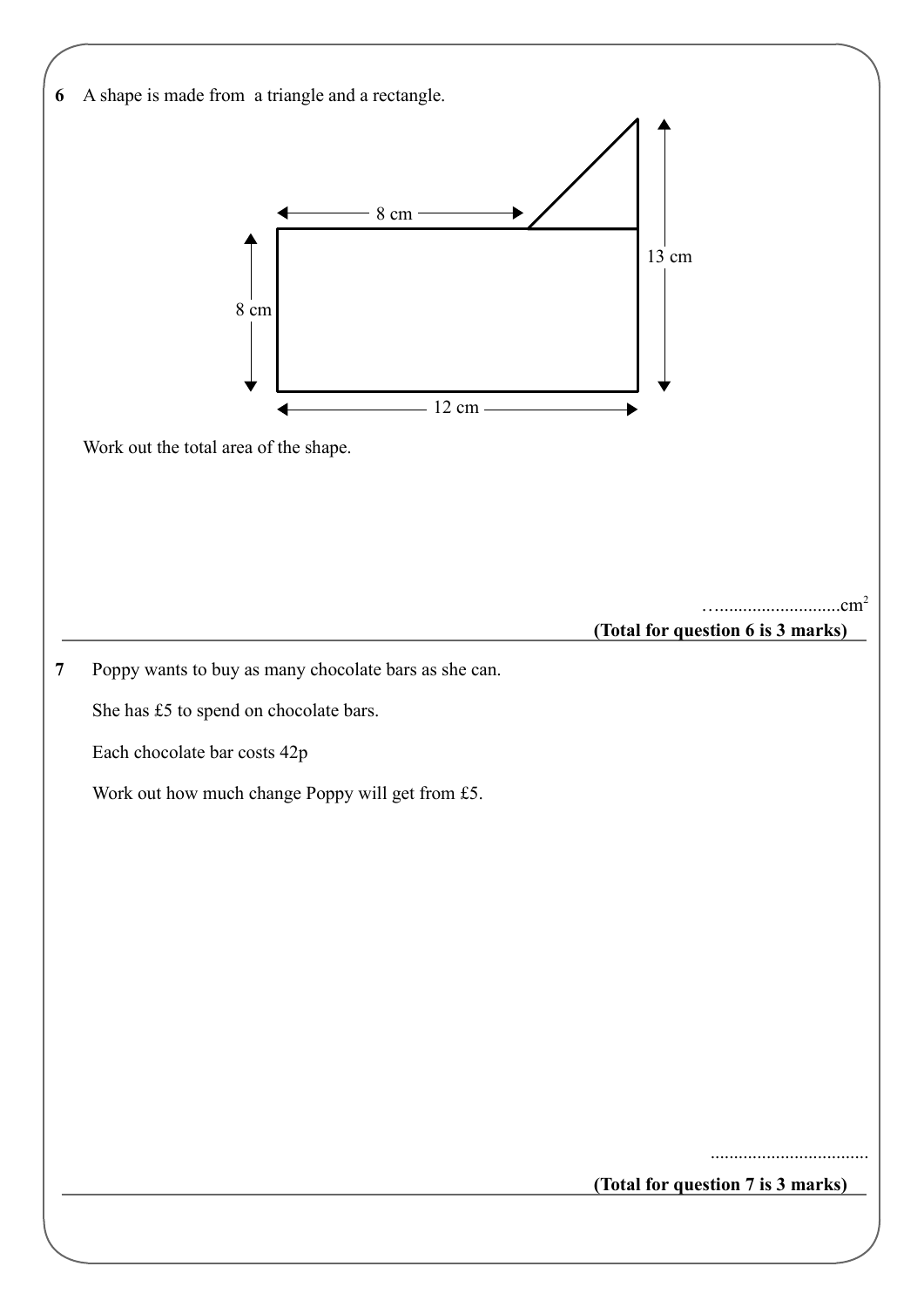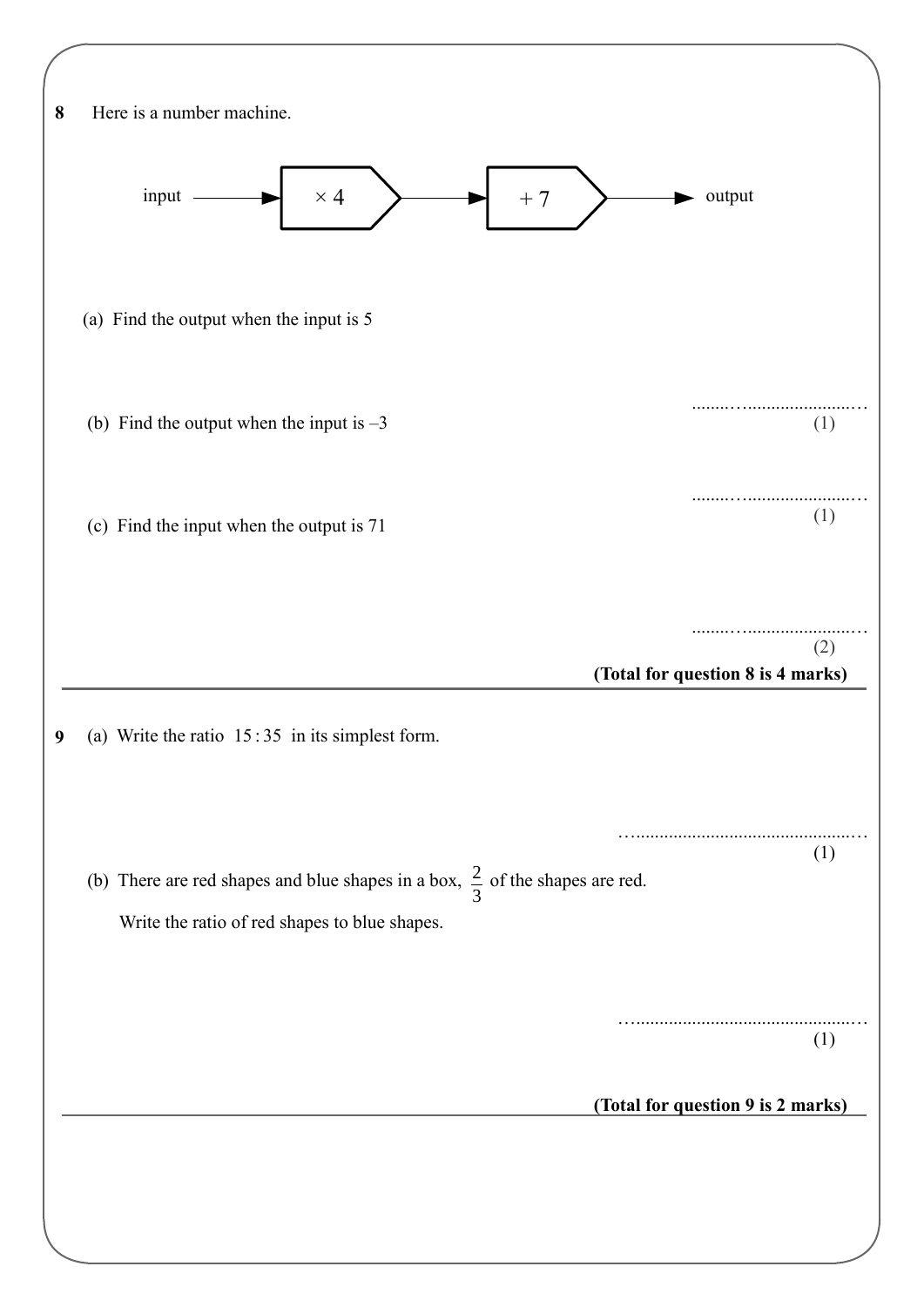| 10 | Which is greater                                                                          | 25% of 90 or 28% of 82 |                |   |                                    |
|----|-------------------------------------------------------------------------------------------|------------------------|----------------|---|------------------------------------|
|    | You must show your working.                                                               |                        |                |   |                                    |
|    |                                                                                           |                        |                |   |                                    |
|    |                                                                                           |                        |                |   |                                    |
|    |                                                                                           |                        |                |   |                                    |
|    |                                                                                           |                        |                |   |                                    |
|    |                                                                                           |                        |                |   |                                    |
|    |                                                                                           |                        |                |   |                                    |
|    |                                                                                           |                        |                |   |                                    |
|    |                                                                                           |                        |                |   |                                    |
|    |                                                                                           |                        |                |   | (Total for question 10 is 3 marks) |
|    |                                                                                           |                        |                |   |                                    |
|    | Here are three cards. Each card has a number on it.                                       |                        |                |   |                                    |
|    |                                                                                           |                        |                |   |                                    |
|    |                                                                                           |                        |                |   |                                    |
|    |                                                                                           |                        |                |   |                                    |
|    |                                                                                           | $7\overline{ }$        | $\overline{2}$ | 8 |                                    |
|    |                                                                                           |                        |                |   |                                    |
|    | Write down all the possible three digit numbers that can be made using these three cards. |                        |                |   |                                    |
|    |                                                                                           |                        |                |   |                                    |
|    |                                                                                           |                        |                |   |                                    |
|    |                                                                                           |                        |                |   |                                    |
|    |                                                                                           |                        |                |   | (Total for question 11 is 2 marks) |
|    |                                                                                           |                        |                |   |                                    |
|    |                                                                                           |                        |                |   |                                    |
|    |                                                                                           |                        |                |   |                                    |
|    |                                                                                           |                        |                |   |                                    |
|    |                                                                                           |                        |                |   |                                    |
|    |                                                                                           |                        |                |   |                                    |
|    |                                                                                           |                        |                |   |                                    |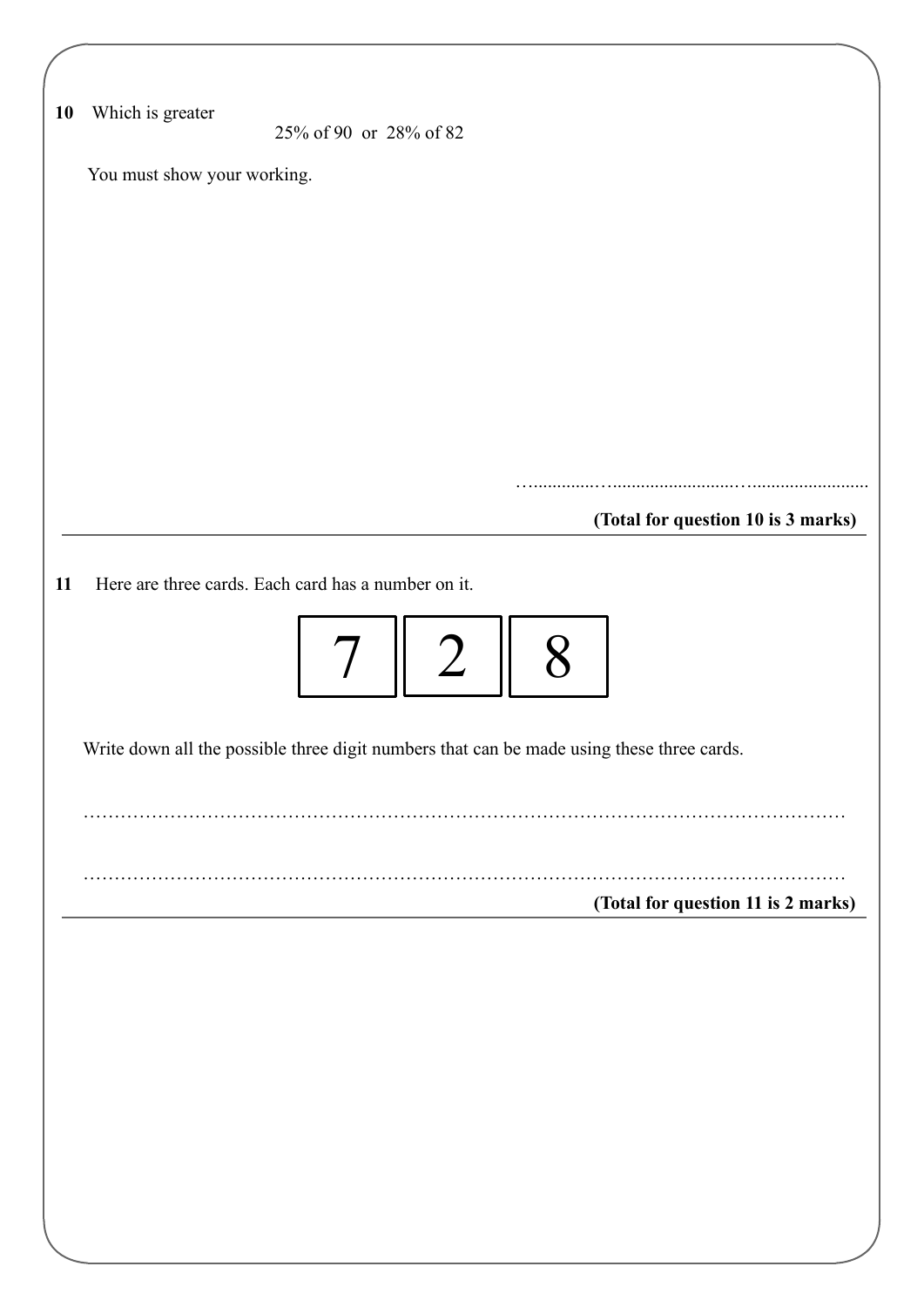**12** Amy, Harry and Emily all save part of their salary each month.

Amy saves  $\frac{2}{15}$  of her salary 15

The amount Harry saves to the amount he spends is in the ratio 1:6

Emily **spends** 86% of her salary.

(a) Show that Harry saves the largest proportion of his salary.

(b) Lily says:

"This means Harry saves the most money each month"

Give a reason to say whether Lily is or is not correct.

……………………………………………………………………………………………………

…………………………………………………………………………………………………...

**(Total for question 12 is 3 marks)**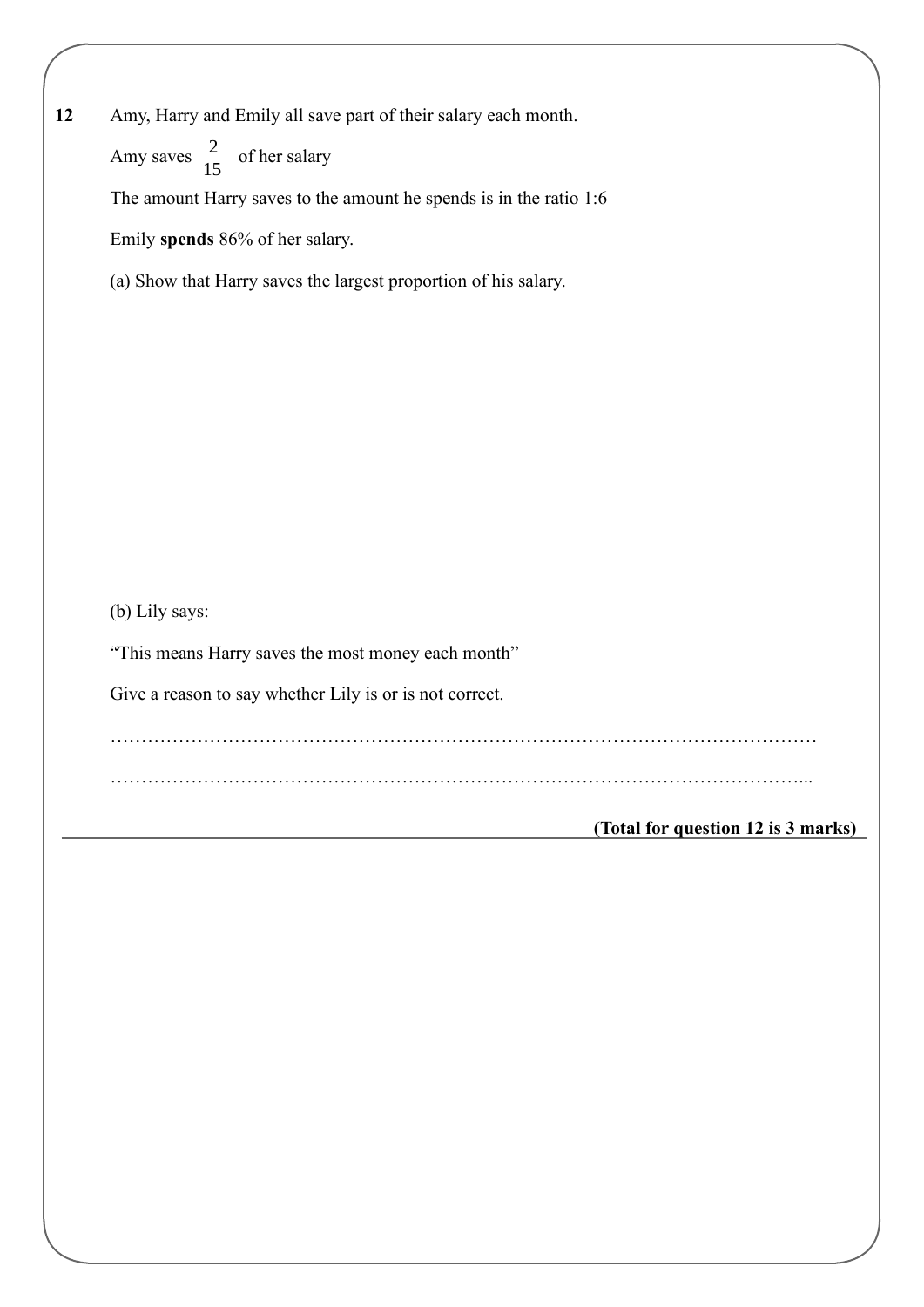**13** 60 students study a language at a school. Each student either studies French or German.

36 of the students are boys.

 $\frac{2}{3}$  of the boys study French 2 3

40 students study French

Use this information to complete the frequency tree.

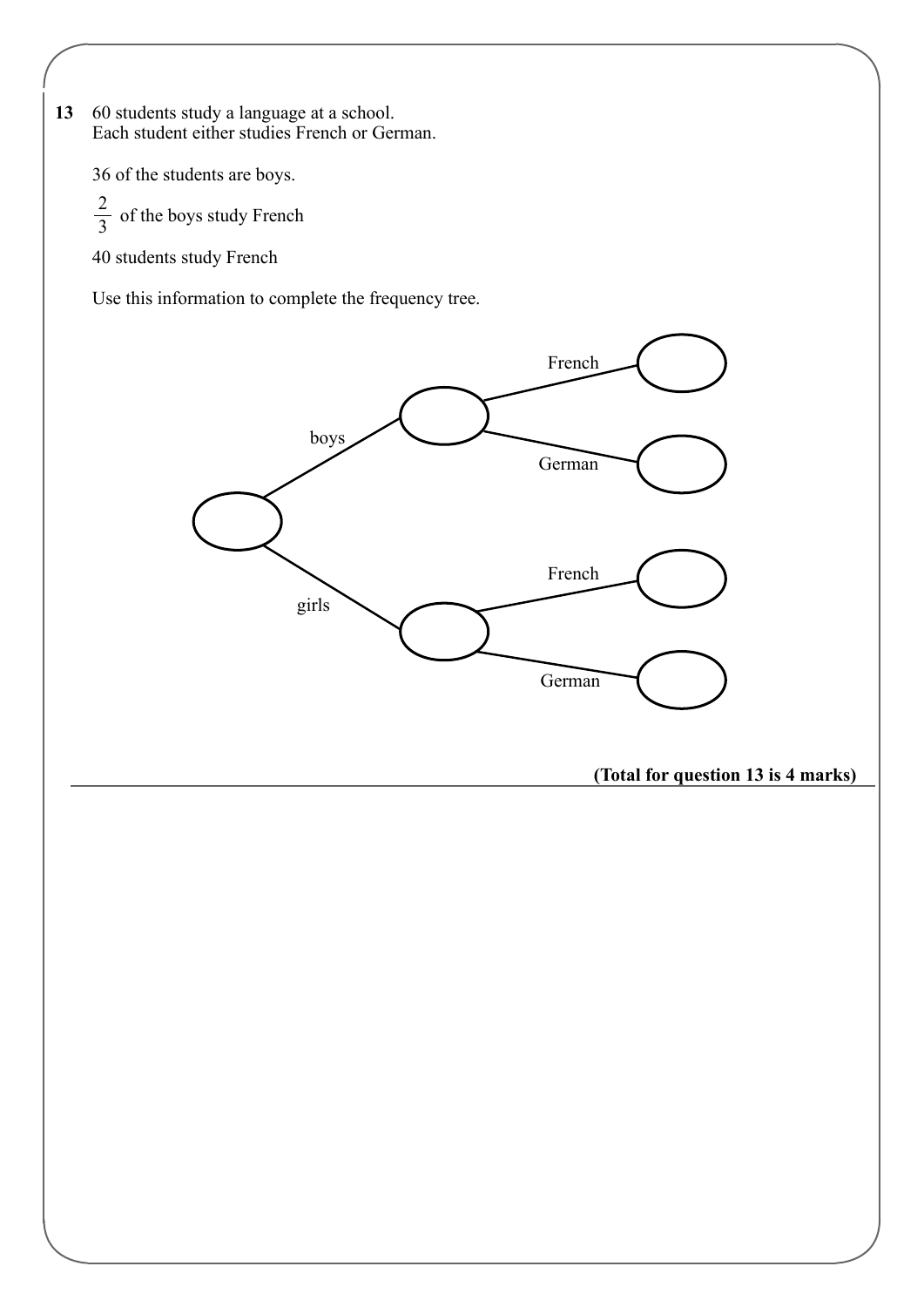| 14 | A circle is enclosed by a square as shown in the diagram.<br>Each side of the square measures 8cm.<br>Find the area of the shaded region.<br>Give your answer correct to 1 decimal place. |                                           |
|----|-------------------------------------------------------------------------------------------------------------------------------------------------------------------------------------------|-------------------------------------------|
|    | 15 (a) Make <i>n</i> the subject of $m = n^2 + 3$                                                                                                                                         | (Total for question 14 is 3 marks)        |
|    | (b) Simplify $5m^2 \times 3m^4$                                                                                                                                                           | (2)                                       |
|    | (c) Expand and simplify $(x + 3)(x - 5)$                                                                                                                                                  | (1)                                       |
|    |                                                                                                                                                                                           | (2)<br>(Total for question 15 is 5 marks) |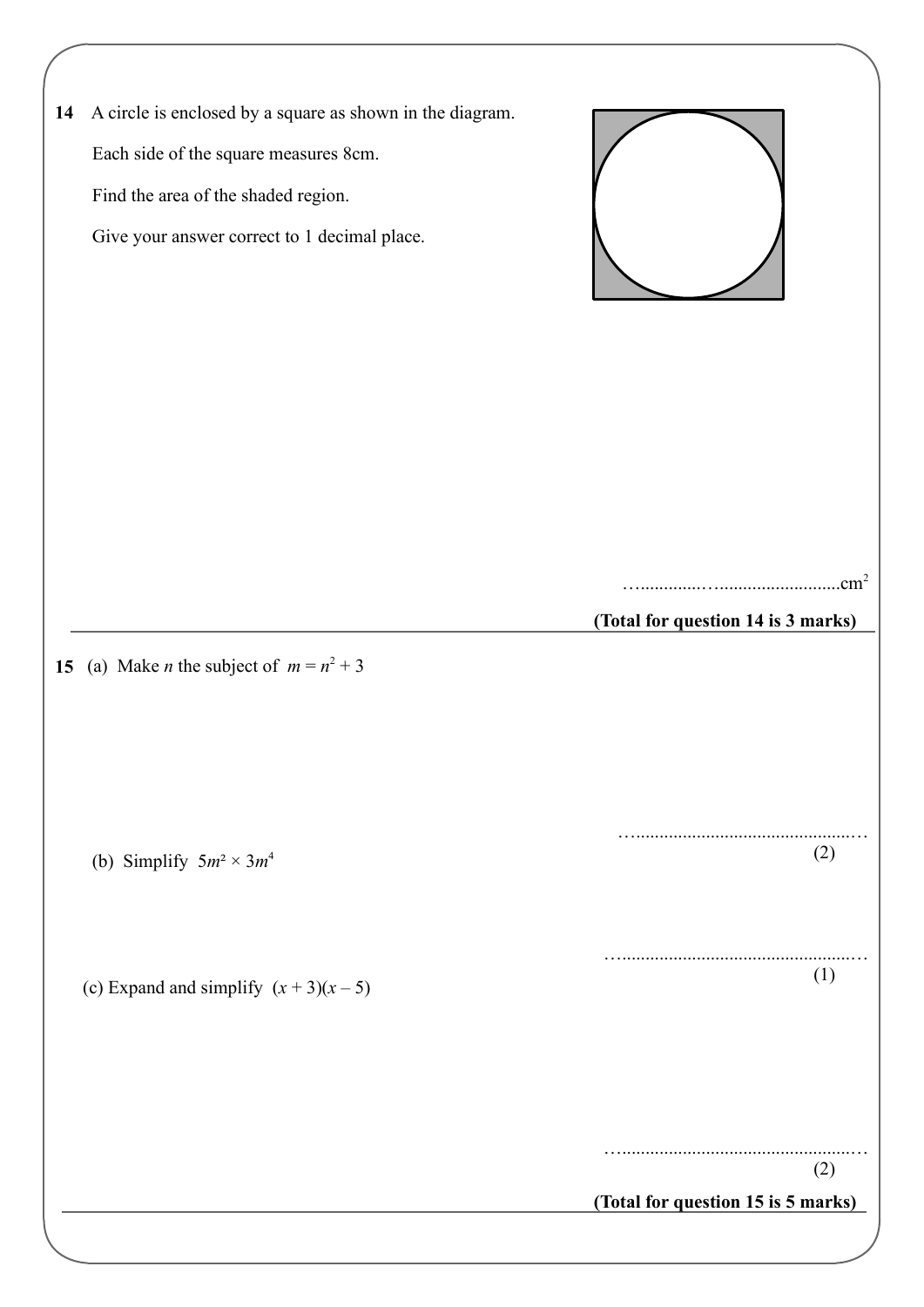**16**   $\mathcal{E}$  = {even numbers between 1 and 31}  $A = \{2, 4, 8, 14, 18, 22, 28\}$  $B = \{8, 10, 16, 18, 22, 30\}$ 

(a) Complete the Venn diagram to represent this information.



A number is chosen at random from the universal set,  $\mathcal E$ 

(b) What is the probability that the number is in the set  $A \cup B$ ?

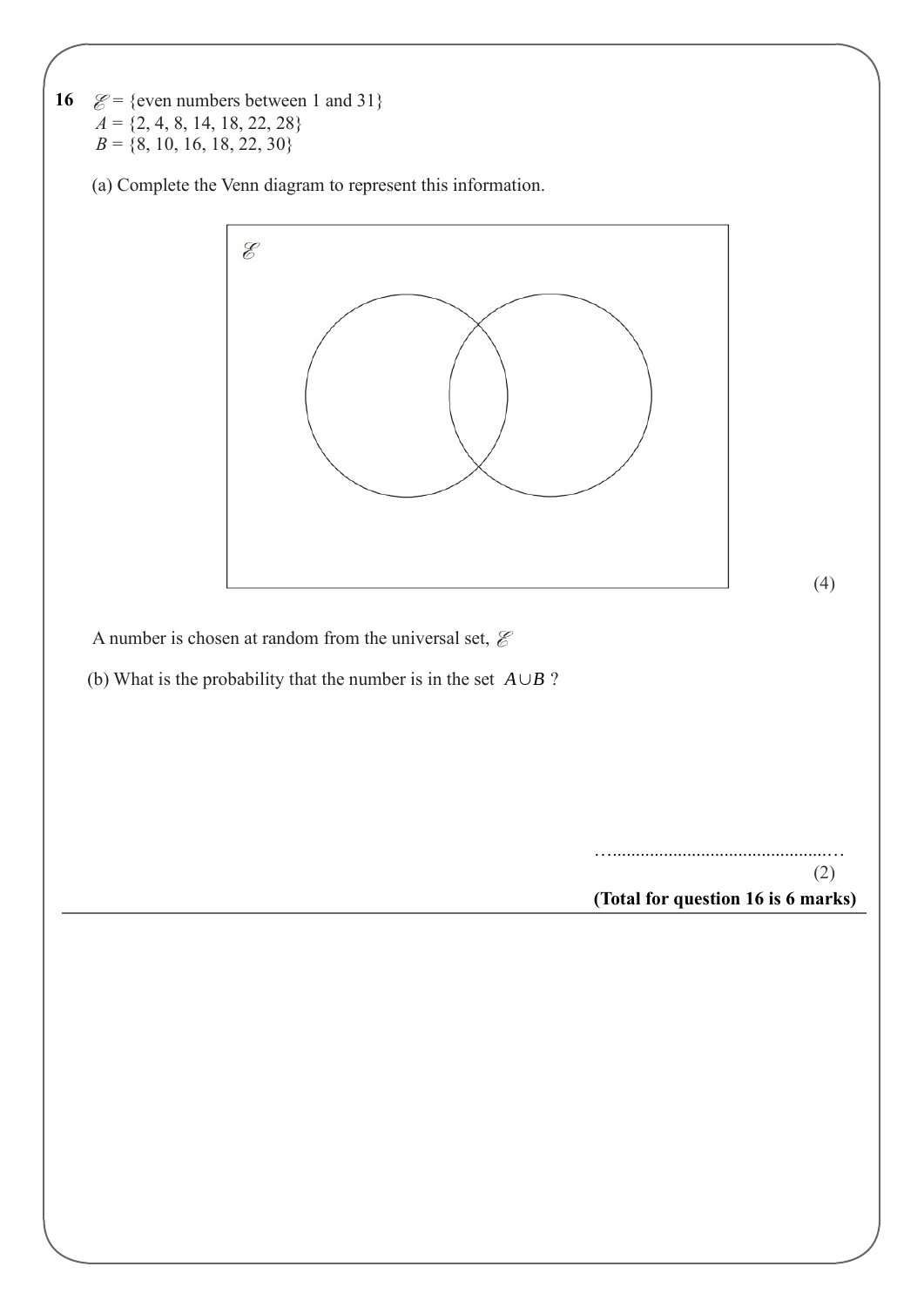

......................................%

(1)

**17** The frequency table shows the time taken for 100 people to travel to an event.





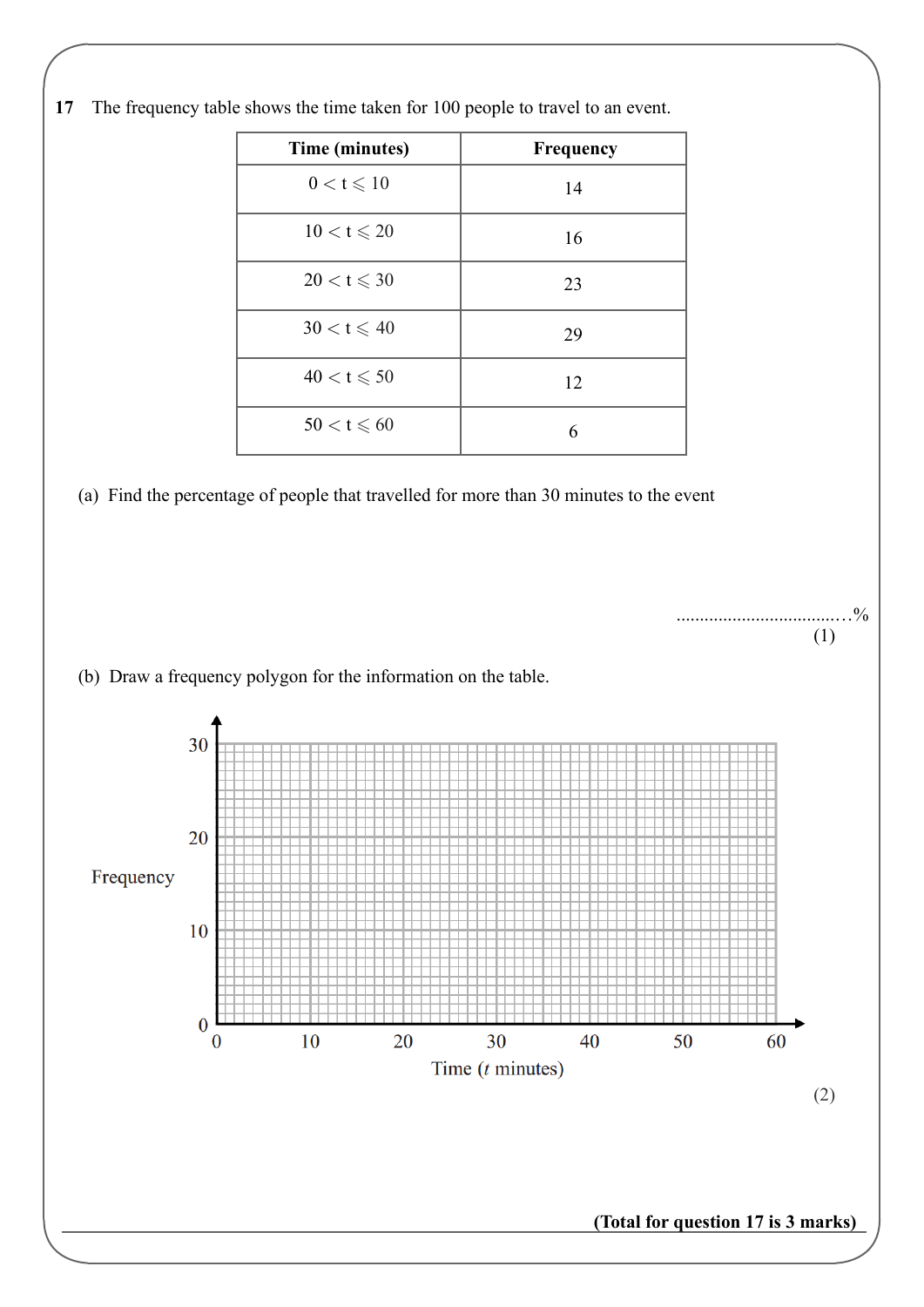|    | 18 (a) Find the reciprocal of 8                                             |                                    |
|----|-----------------------------------------------------------------------------|------------------------------------|
|    |                                                                             |                                    |
|    |                                                                             |                                    |
|    |                                                                             |                                    |
|    |                                                                             |                                    |
|    |                                                                             |                                    |
|    |                                                                             |                                    |
|    |                                                                             | (1)                                |
|    | (b) Use your calculator to work out $(2 \cos 40^\circ + 3 \sin 25^\circ)^3$ |                                    |
|    | Write down all the figures on your calculator display.                      |                                    |
|    |                                                                             |                                    |
|    |                                                                             |                                    |
|    |                                                                             |                                    |
|    |                                                                             |                                    |
|    |                                                                             |                                    |
|    |                                                                             |                                    |
|    |                                                                             |                                    |
|    |                                                                             |                                    |
|    |                                                                             | (2)                                |
|    |                                                                             | (Total for question 18 is 3 marks) |
|    |                                                                             |                                    |
|    |                                                                             |                                    |
| 19 | Solve the simultaneous equations                                            |                                    |
|    |                                                                             |                                    |
|    | $2x + 5y = 2$<br>$7x - 4y = -1$                                             |                                    |
|    |                                                                             |                                    |
|    |                                                                             |                                    |
|    |                                                                             |                                    |
|    |                                                                             |                                    |
|    |                                                                             |                                    |
|    |                                                                             |                                    |
|    |                                                                             |                                    |
|    |                                                                             |                                    |
|    |                                                                             |                                    |
|    |                                                                             |                                    |
|    |                                                                             |                                    |
|    |                                                                             |                                    |
|    |                                                                             |                                    |
|    |                                                                             |                                    |
|    |                                                                             |                                    |
|    |                                                                             |                                    |
|    |                                                                             | (Total for question 19 is 3 marks) |
|    |                                                                             |                                    |
|    |                                                                             |                                    |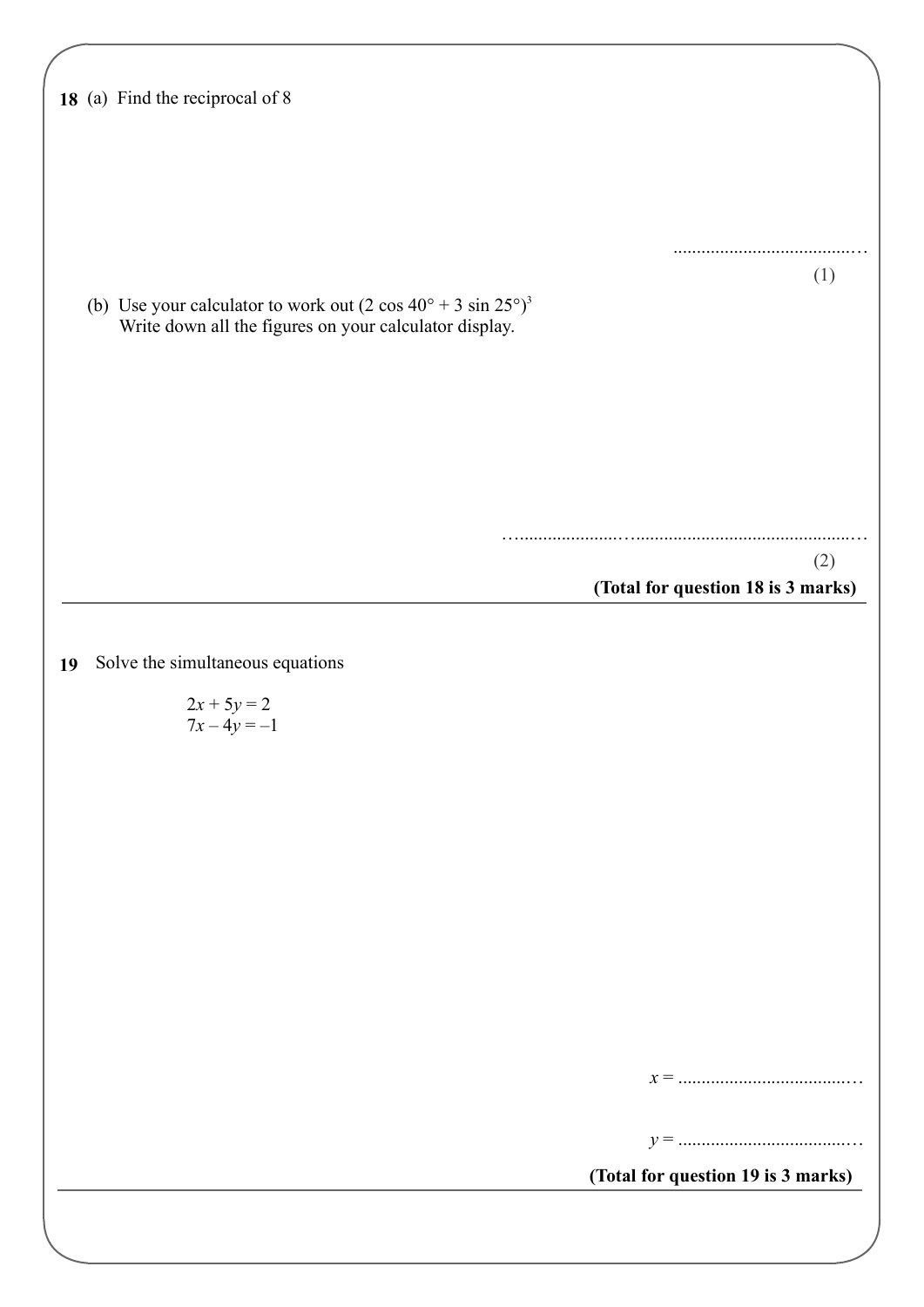| 20 | A is the point with coordinates $(3, 8)$<br>B is the point with coordinates $(x, 13)$<br>The gradient of AB is 2.5<br>Work out the value of $x$ |                                    |
|----|-------------------------------------------------------------------------------------------------------------------------------------------------|------------------------------------|
|    |                                                                                                                                                 |                                    |
|    |                                                                                                                                                 | (Total for question 20 is 2 marks) |
| 21 | (a) Olivia is going to invest some money for 5 years.                                                                                           |                                    |
|    | She can choose from two options:                                                                                                                |                                    |
|    | Investment A: 2.7% compound interest per annum                                                                                                  |                                    |
|    | Investment B: 2.8% simple interest per annum                                                                                                    |                                    |
|    | Which investment should Olivia choose<br>You must show your working.                                                                            |                                    |
|    |                                                                                                                                                 |                                    |
|    |                                                                                                                                                 |                                    |
|    |                                                                                                                                                 |                                    |
|    |                                                                                                                                                 |                                    |
|    |                                                                                                                                                 |                                    |
|    |                                                                                                                                                 |                                    |
|    |                                                                                                                                                 |                                    |
|    |                                                                                                                                                 |                                    |
|    |                                                                                                                                                 |                                    |
|    |                                                                                                                                                 | (Total for question 21 is 4 marks) |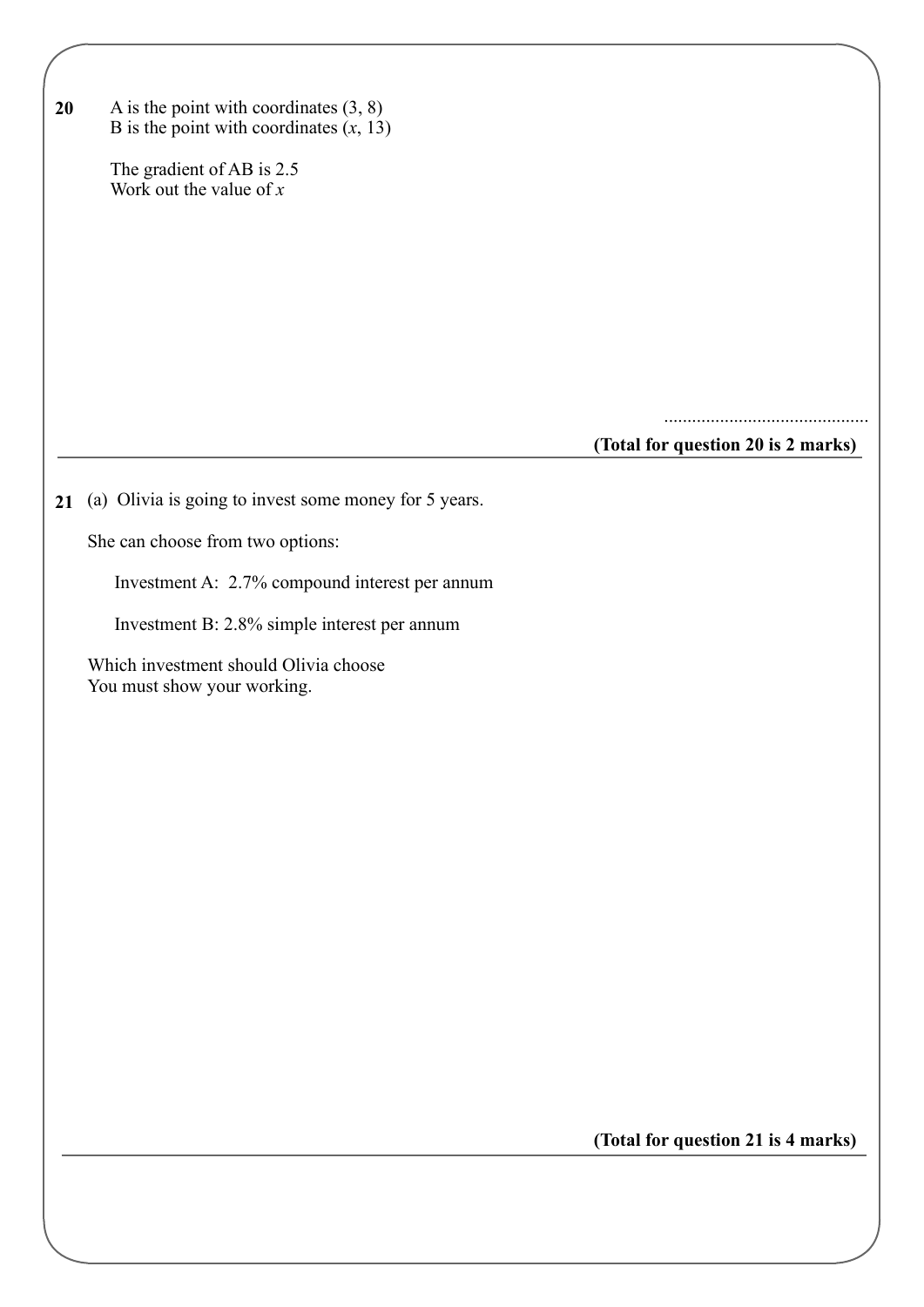**22** The exchange rate in London is  $£1 = $1.31$ 

The exchange rate in New York is  $$1 = £0.79$ 

Bernie wants to change some pounds into dollars.

 In which of these cities would Bernie get the most dollars? You must show your working.

**(Total for question 22 is 3 marks)**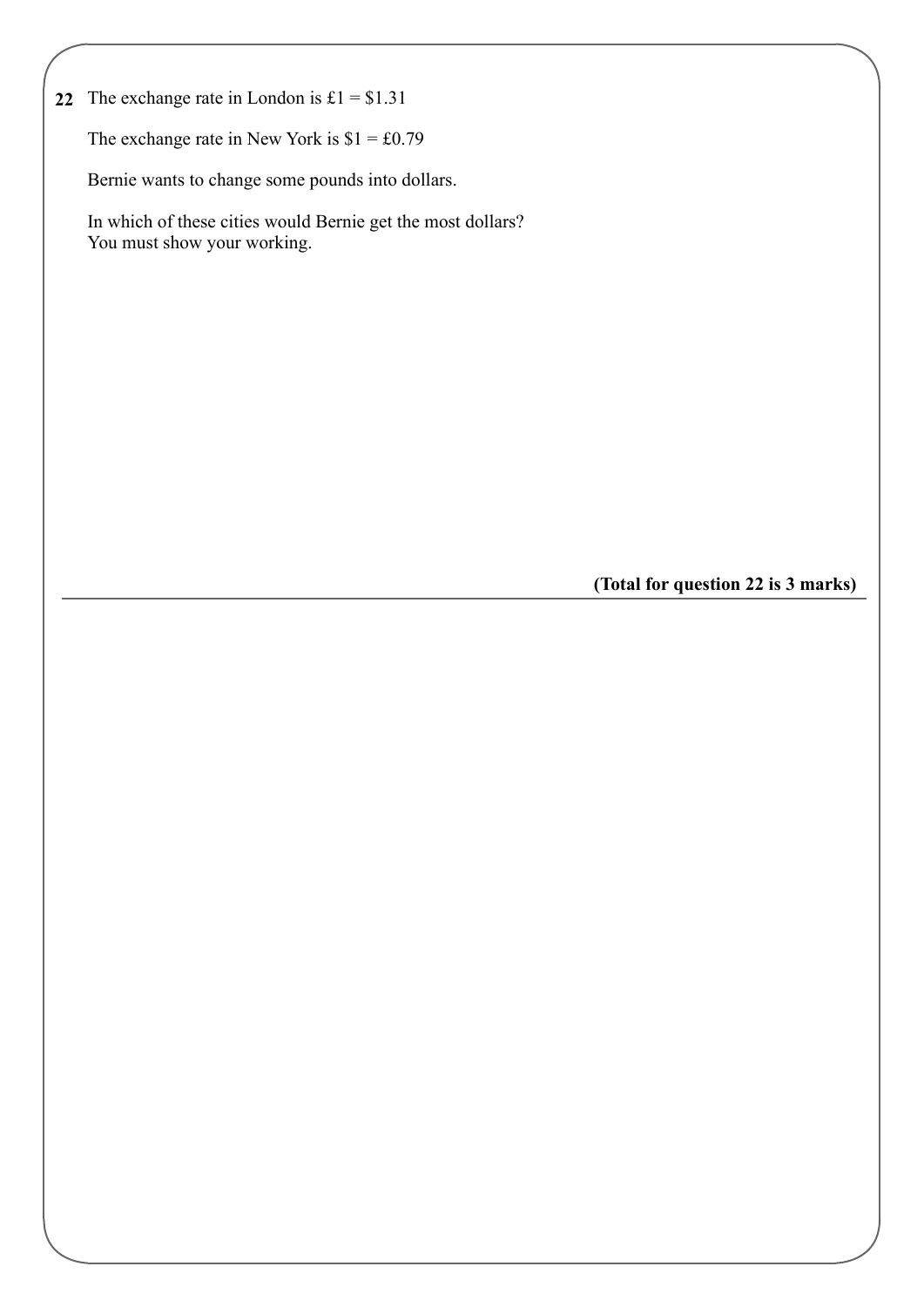| 23 | Each year Rose buys an annual ticket for his train journey to work.                                                        |                                    |
|----|----------------------------------------------------------------------------------------------------------------------------|------------------------------------|
|    | The price of Rose's ticket increased by 2% in 2017 and 3% in 2018.                                                         |                                    |
|    | The ticket cost £2534 in 2018.                                                                                             |                                    |
|    | What was the price of the ticket in 2016?                                                                                  |                                    |
|    |                                                                                                                            |                                    |
|    |                                                                                                                            |                                    |
|    |                                                                                                                            |                                    |
|    |                                                                                                                            |                                    |
|    |                                                                                                                            |                                    |
|    |                                                                                                                            |                                    |
|    |                                                                                                                            |                                    |
|    |                                                                                                                            |                                    |
|    |                                                                                                                            | (Total for question 23 is 3 marks) |
|    | 24 Last year Patrick paid £2534 for his annual train ticket.<br>This year he has to pay £2612 for his annual train ticket. |                                    |
|    | Work out the percentage increase in the cost of his train ticket.<br>Give your answer correct to 3 significant figures.    |                                    |
|    |                                                                                                                            | $^{0}_{0}$                         |
|    |                                                                                                                            |                                    |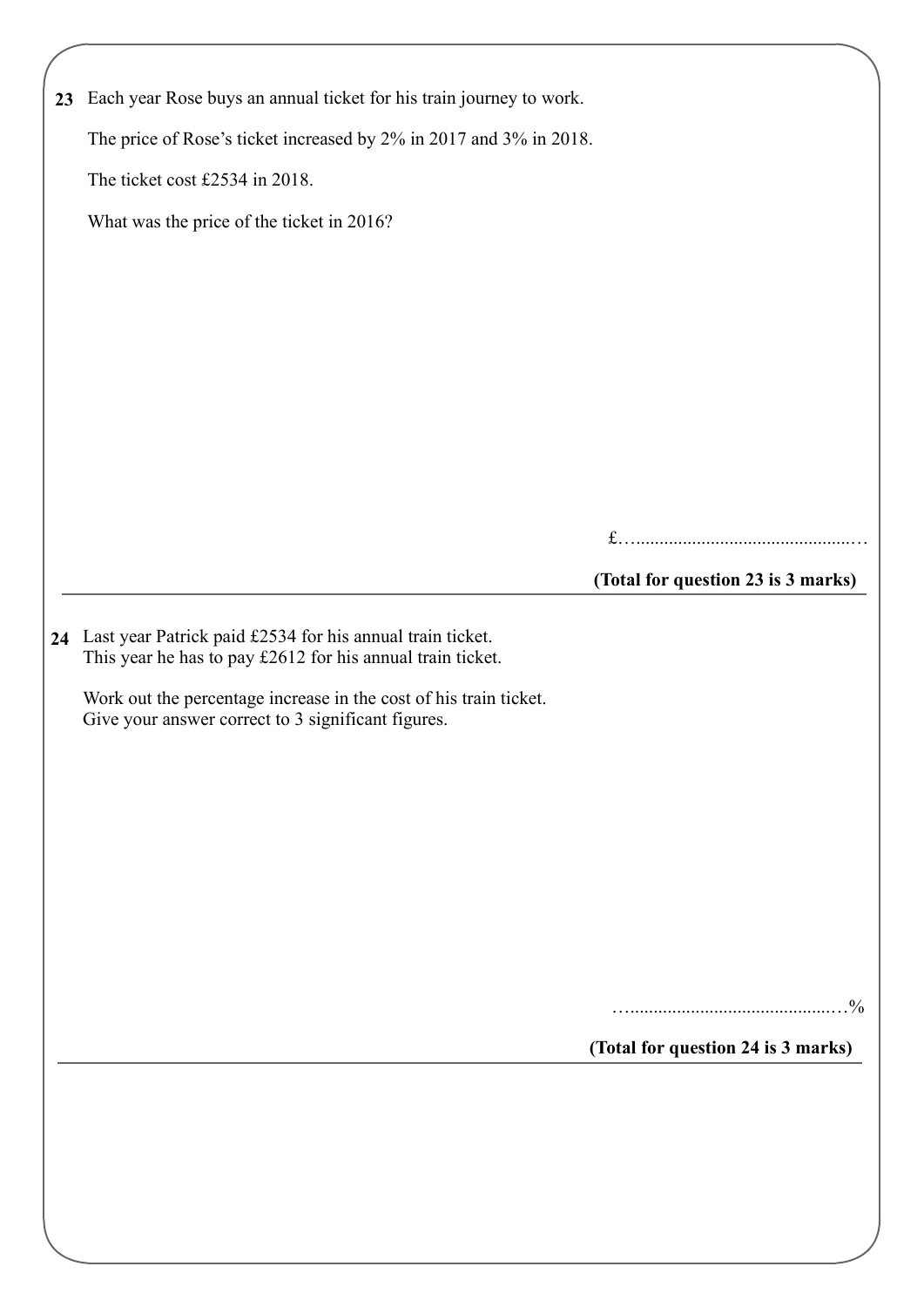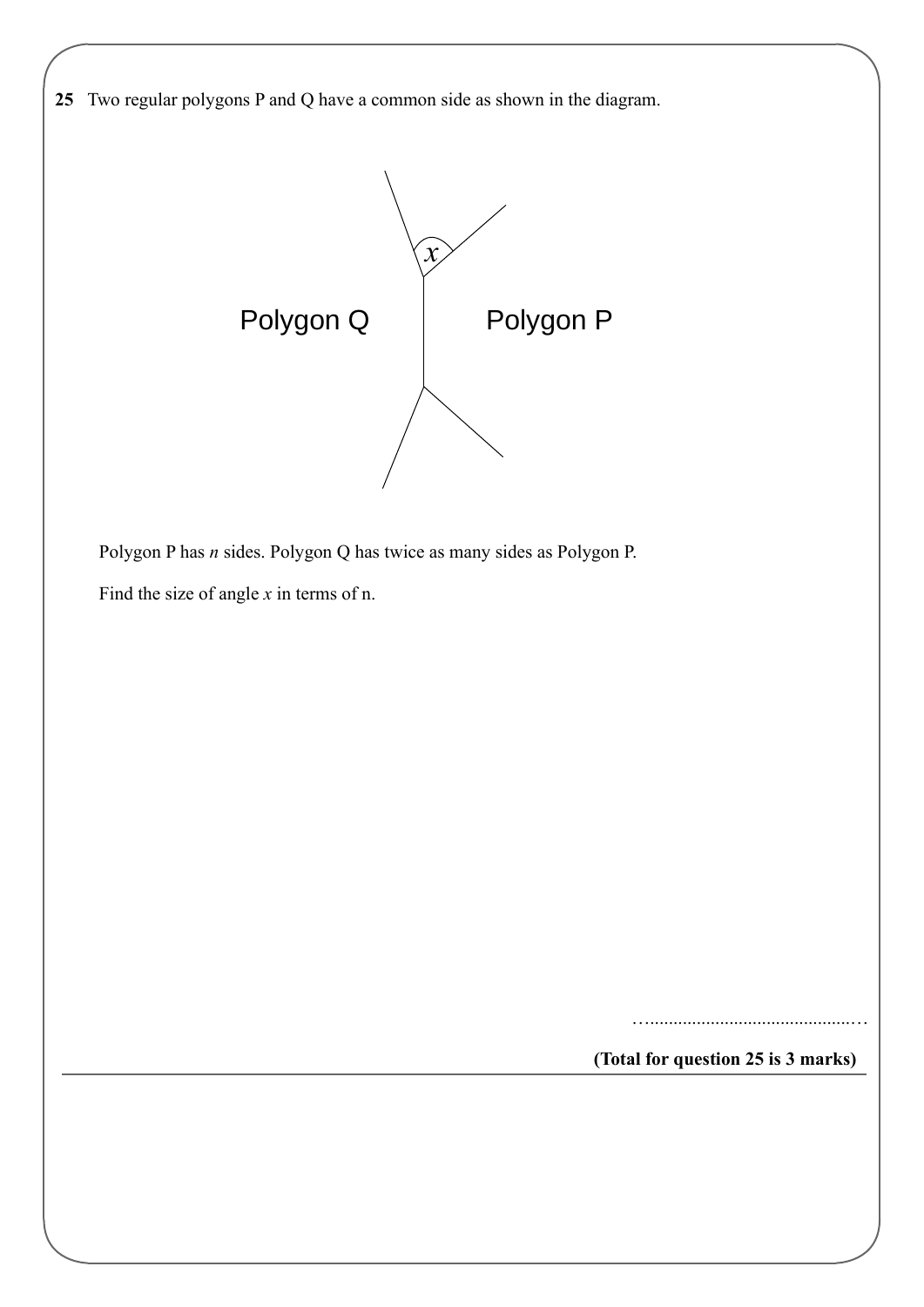**26** Liquid **A** has a density of 1.2 g/cm<sup>3</sup>

150 cm<sup>3</sup> of Liquid A is mixed with some of Liquid **B** to make Liquid C.

Liquid C has a mass of 210 g and a density of 1.12  $g/cm<sup>3</sup>$ 

Find the density of Liquid **B**.

………………………………………g/cm<sup>3</sup>

**(Total for question 26 is 3 marks)**